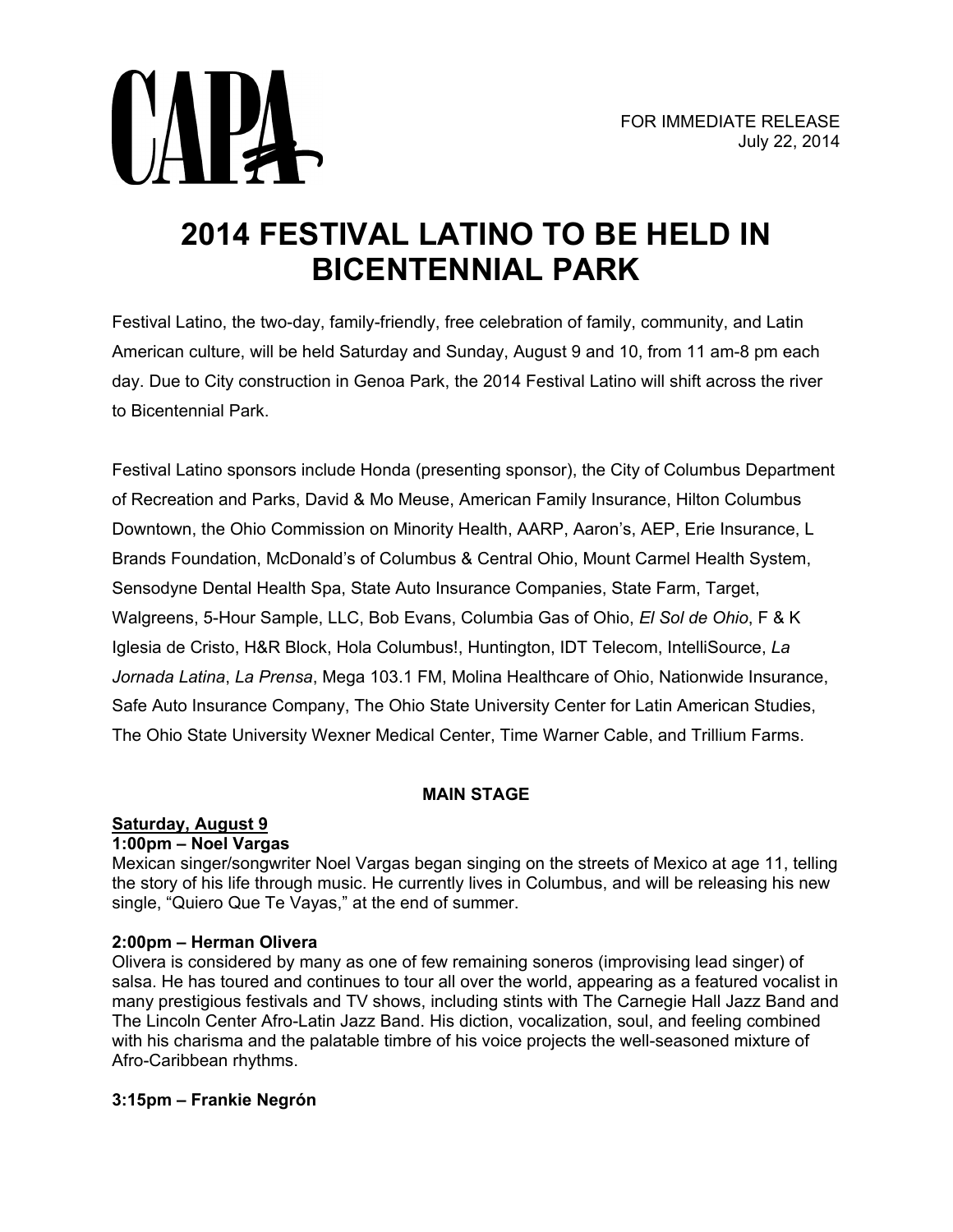Puerto Rican salsa superstar Frankie Negrón's distinct blend of traditional salsa with progressive influences such as pop, rock, gospel, R&B, hip-hop, and reggaetón has garnered him several Grammy nominations, Billboard Award nods, and two Premio Lo Nuestro Awards for "Song of the Year." He's also had several number one singles, four gold and platinum albums, and nine *Billboard* Top 40 Hot Latin Tracks.

#### **4:45pm – Brazeros Musical de Durango**

The six youths of Brazeros Musical de Durango began their musical careers when their ages ranged from 14 to 21. Only a few short months later, the group released its debut CD, El Errante, selling more than 15,000 copies in less than one month. Their follow-up record, Buscando Amores, opened doors to performing stateside in duranguense's capitol city, Chicago. A warm reception there led to regular airplay and an ever-growing fan base. The duranguense audience found their youthful looks and endless energy irresistible. With a noticeable presence on the charts since 2004 and a contract with the powerful Disa label, Brazeros Musical de Durango established a strong position for themselves even before all their members could legally drive.

## **SATURDAY HEADLINER**

#### **6:30pm – Joe Veras**

Master of the bachata style, Dominican-born Joe Veras earned a new level of exposure with the release of Carta de Verano (2003), boasting hits like "Intentalo Tu" which hit the Top Ten in Billboard's Latin Tropical Airplay chart. His extensive history of touring has taken him all over the Americas and Europe, reaching audiences worldwide. La Travesia (2006) brought him back to the top of the tropical music world with Top Ten hit "En el Amor."

## **Sunday, August 10**

#### **12:00 pm – Latin Fashion Show**

Catch a showcase and celebration of modern Latino style as local adults and children model a progression of fashion from traditional Latin clothing through the modern designs of today.

#### **1:00 pm – Zancudo**

Local musician Victor Zancudo and his band will perform a special acoustic set of his original music which fuses Latin pop with traditional and modern rhythms.

#### **2:30pm – Vena**

Superstar producer Lenny Santos and his brother Max Santos, the musical forces behind the genre-breaking sound of Aventura, have united with Steve Styles, former front man of Groupo Xtreme, to form the bachata supergroup Vena, revolutionizing Tropical music with a unique fusion of classic and modern urban bachata.

#### **4:30pm – José Alberto "El Canario"**

Dominican salsa vocalist José Alberto, also known as "El Canario," is noted for his exceptional voice, unique style, and superior improvisational skills. He became a major Latin star after his debut release *Noches Calientes* (1984), and established a new style called salsa romántica with *Dance with Me* (1991). His exceptional whistling abilities led fans to nickname him El Canario (The Canary).

## **SUNDAY HEADLINER 6:30pm – Los Hermanos Rosario**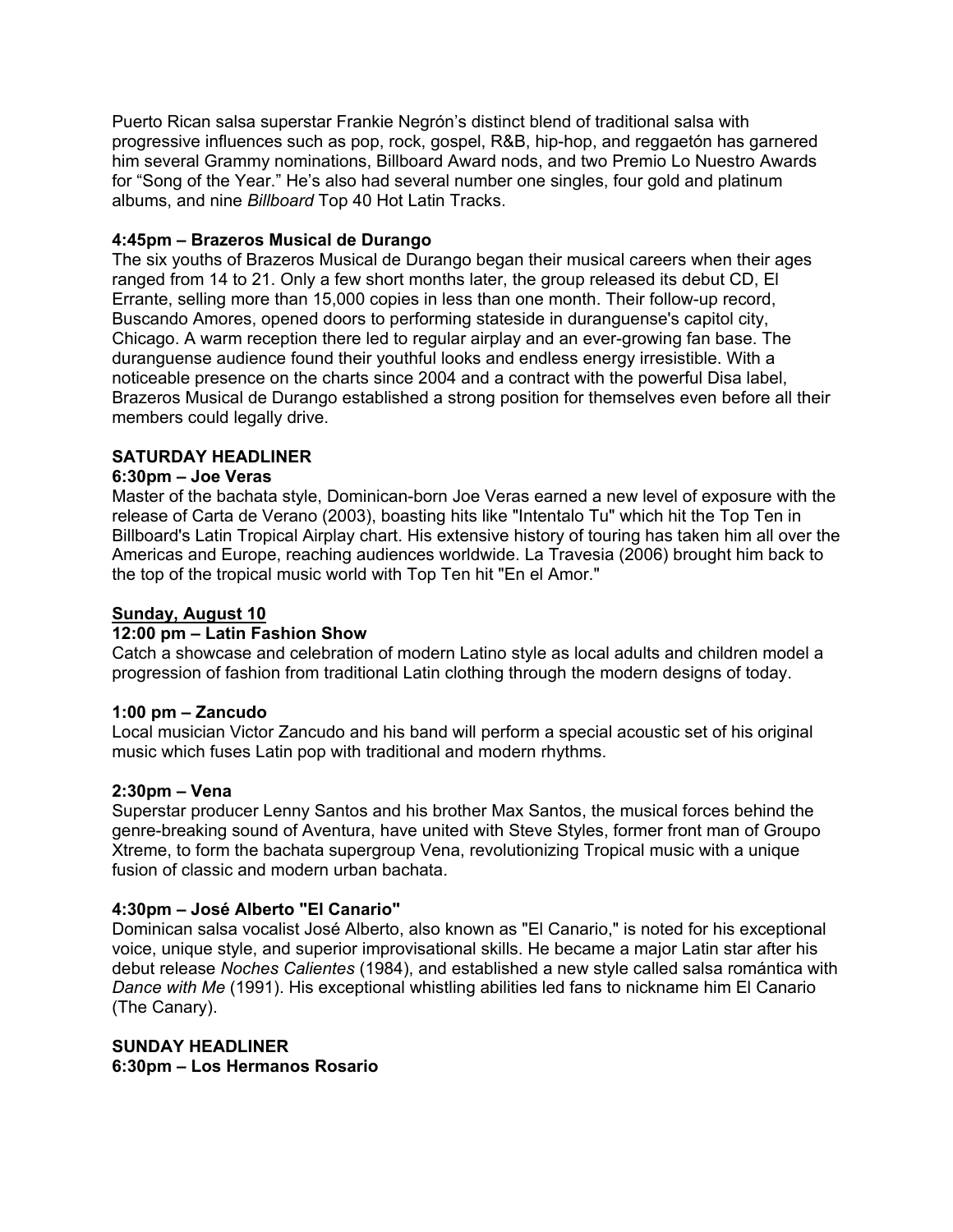The 14-piece merengue orchestra Los Hermanos Rosario was formed by Dominican siblings Rafa, Luis, and Tony Rosario in 1978. Over the years, the group has released several hit albums including *Bomba Mi Hermano*, *Insuperables*, *Los Dueños del Swing*, and *Bomba 2000*.

Additional main stage attractions include:

#### **Special Festival Host – B. A-Star**

Richard Bastar Jr., known as B. A-Star, is a former member of the group Tercera Generation (or 3G) with his brothers, boasting the fact that they are the third generation of Bastar in the music industry. Now pursuing a solo project, B. A-Star has created a new urban dance sound, releasing more than ten singles since 2011.

#### **DJ Cale**

DJ Cale caters to Caribbean and Latin American tastes, spinning salsa, merengue, bachata, reggaeton, Latin pop, Latin dance, house, and a touch of American Top 40 music. He will be providing music from the main stage throughout the Festival.

#### **AMERICAN FAMILY INSURANCE CHILDREN'S AREA**

12 pm – 6 pm daily, no charge for activities

Children's area activities will include:

**Balloon Twisters** – Balloon artists from Creative Distinctions will create fun balloon designs for children from 2-4pm daily.

**Columbus Metro Parks** – Children can see and learn about a local animal and get their hand stamped with animal tracks.

**COSI's Science Spot** – This traveling exhibition gives families the opportunity to play, explore, and learn about science together with hands-on kiosks featuring activities to help children learn about basic science concepts, including force and motion, structures, magnetism, gadgets, and more.

**Mexican Flowers** – Big, beautiful flowers are used in Mexico to decorate on days of celebration. Join the members of Organización de Damas Latinas as they help children construct these colorful creations.

**Scioto Mile Fountain** – The spectacular 15,000 square-foot fountain has more than 1,000 jets of water and interactive features for children of all ages.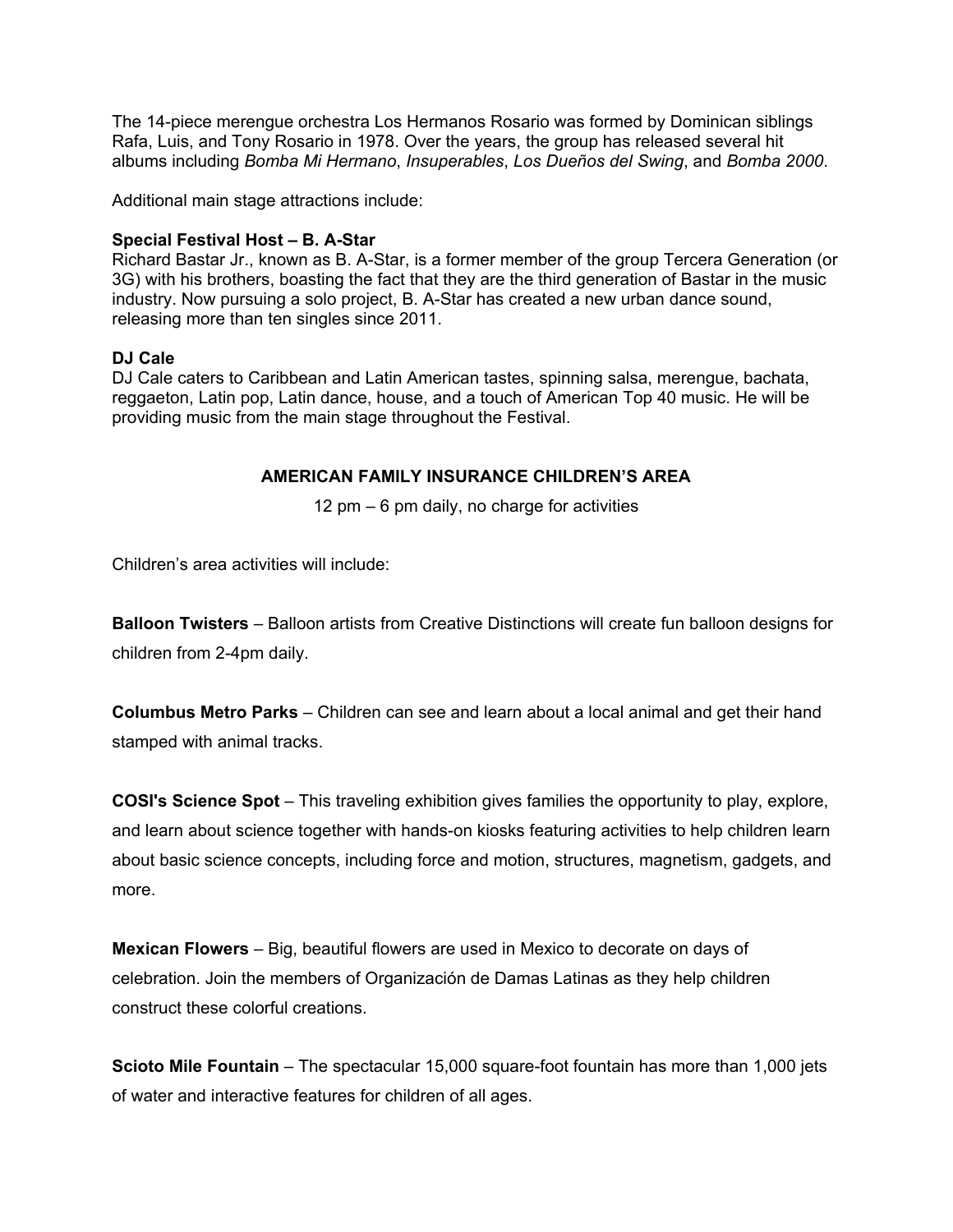Other children's activities include:

**Creation Station** – Sponsored by State Auto Insurance, the Creation Station is designed to engage the entire family with hands-on activities to encourage families, friends, teams, troops, and the like to work together creatively to rediscover fun without the use of modern day technology. State Auto and the Columbus Museum of Art will introduce a multi-generational arts-and-crafts project—creativity with a "twist!" Attendees will work together to use twist ties to design and build creations limited only by your imagination.

**Mascots** – Costumed mascots from a variety of Columbus sports teams and companies will make appearances throughout the two-day event including Columbia Gas' Cozy Cat, McDonald's Ronald McDonald, Bob Evans' Biscuit and Gravy, and the Columbus Clippers' Lou Seal.

## **ARTISTS' SHOWCASE**

Ohio-based Latin artists will display and sell their visual artwork in the Artists' Showcase area. Featured artists will be:

**Abraham Cordova** – Winner of the 2002 Scholastic Art and Writing American Visions Award and a 2006 graduate of the Columbus College of Art and Design, Cordova specializes in portraits done with watercolors, charcoal, and colored pencils. He is a self-employed tattoo artist, and a full-time fine artist.

**Diana Maria Fusco** – Colombian designer Diana Maria Fusco creates a variety of women's accessories and home décor, drawing from more than 15 years of training and guidance in her native country and then expanding into different cultures. There is very little duplication of her pieces, and she enjoys designing with a variety of natural materials and recyclables.

**Wladimir Muñoz** – Eagerly wanting to satisfy his love to travel and paint, Muñoz traveled to Costa Rica to study at the Instituto Superior de Estudios Vedicos. His work has been exhibited in a variety of galleries and arts festivals. He is currently an art teacher and paints portraits, including those of public figures.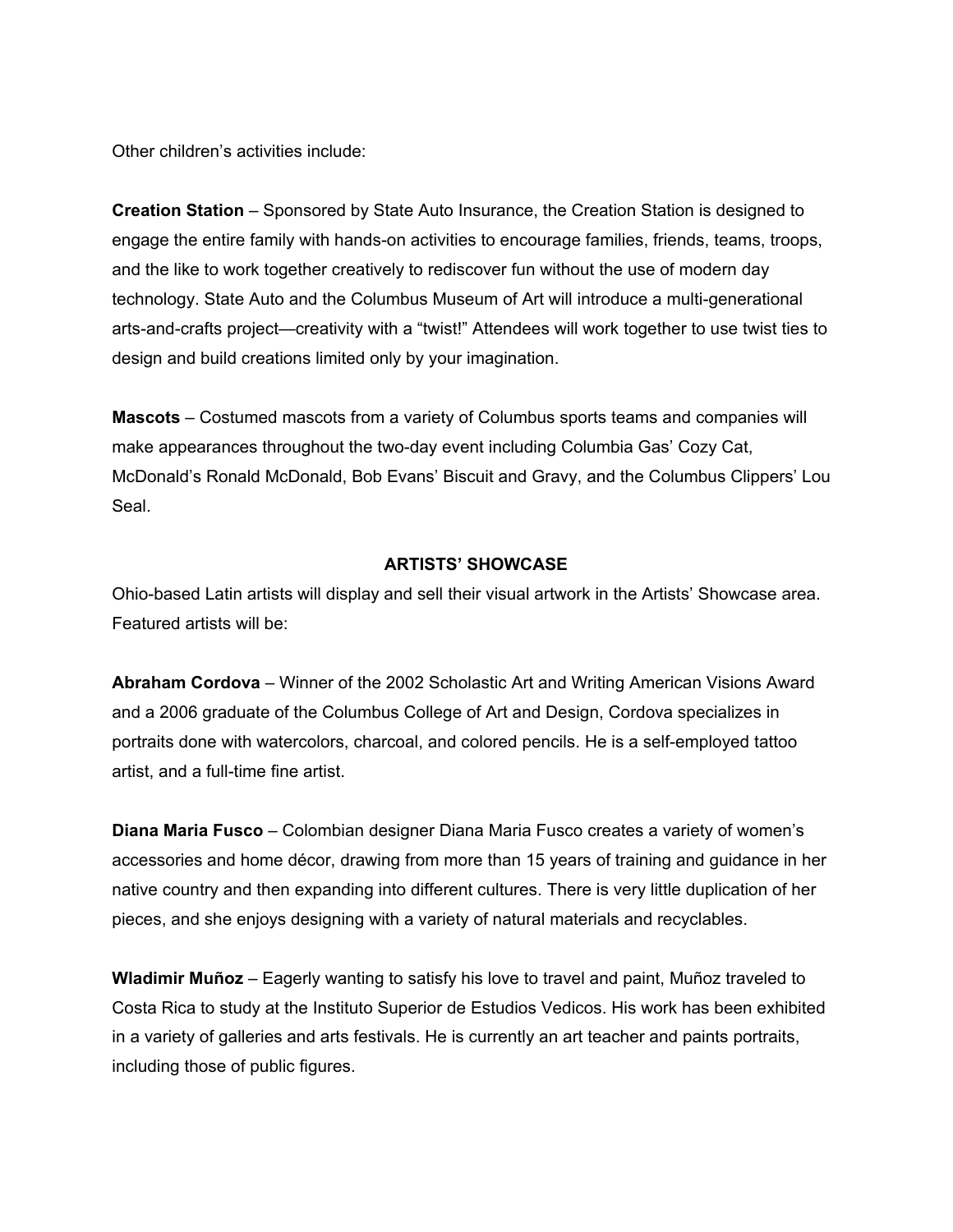**Will Sanchez** – Aggressive in his approach, world renowned, and considered one of the most talented artists of our time, Sanchez has been drawing since childhood and painting since the turn of the millennium. In 2002, Sanchez became the co-founder of La Cosecha Galleria (The Harvest Gallery), the first Latino owned and managed art gallery in the greater Cleveland metropolitan area.

#### **WRITERS' SHOWCASE**

**New in 2014!** Ohio-based Latino writers will display and sell their work in the Writers' Showcase area. Featured artists will be:

**Alejandra Campos** – With Chinese, Panamanian, and Salvadorian heritage, Alejandra Campos' polemic views on the subject of migration are a direct result of her personal experiences. Her debut memoir, *I, Legal in the U.S.A.*, is currently a winner of the International Latino Book Awards for "Best Educational Young Adult Book" and "Best Use of Photos Inside a Book."

**Ani Palacios** - Editor-in-chief of *Contacto Latino* and *Pukiyari Editores*, Palacios has won several International Latino Book Awardsf or best novel, including 2010 with *Nos vemos en Purgatorio*, 2011 with *Plumbago Torres y el sueño americano*, and 2014 with the inspirational novel, *99 Amaneceres*. She leads Sociedad de Escritores de Columbus (Writers Society of Columbus), and has done presentations at professional conferences and book fairs. Palacios will launch her latest novel, *Noche de penas*, at the Festival.

**Writers Society of Columbus** – Constituted of a group of Columbus-based fiction writers that write in Spanish, the Writers Society of Columbus meets at least monthly to write and perform activities related to the promotion of Spanish-language literature. *De una a siete Anthology 2013*, their 2013 anthology and the first of its kind in Columbus*,* is a collection of stories written during the group's workshops by Patricia Gabela, Amilcar Araujo, Angeles Casasola, Marisol Rodriguez, Felix Quevedo, Enrique Infante, and Felix Amicantonio. Other area writers, including Tony Mendoza and Guillermo Arango, will join as well.

#### **HEALTH & WELLNESS AREA**

Presented by the Ohio Commission on Minority Health, the Health & Wellness Area will host the following organizations and offer bilingual information on a variety of health and social services: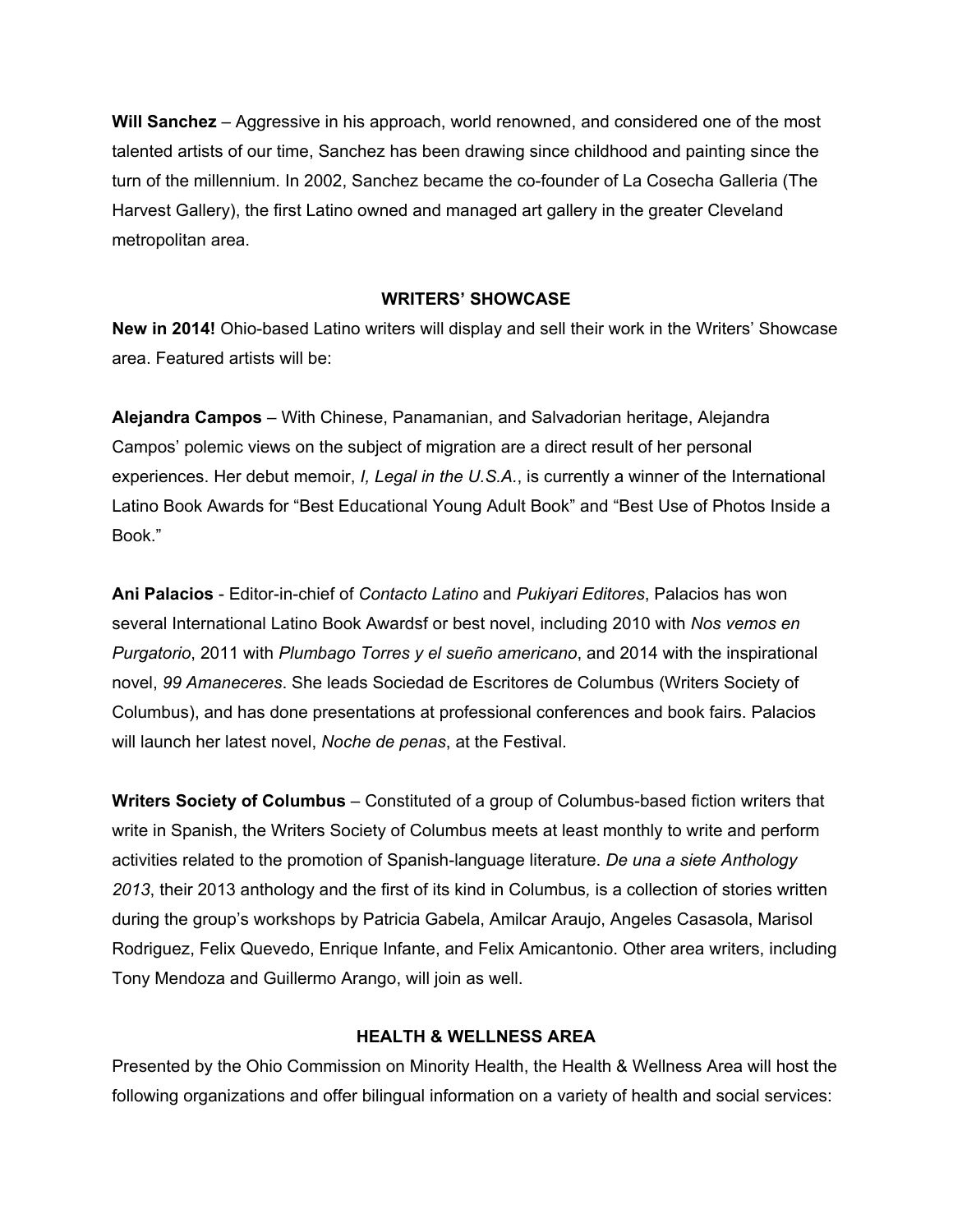AARP [www.aarp.org](http://www.aarp.org/)  AIDS Resource Center Ohio [www.arcohio.org](http://www.arcohio.org/)  American Red Cross [www.redcross.org](http://www.redcross.org/)  Central Ohio Diabetes Association [www.diabetesohio.org](http://www.diabetesohio.org/)  Columbus Division of Fire & Recruitment Office [www.columbus.gov/fire](http://www.columbus.gov/fire)  Donate Life Ohio [www.donatelifeohio.org](http://www.donatelifeohio.org/)  Maryhaven www.maryhaven.com Mount Carmel Health System [www.mountcarmelhealth.com](http://www.mountcarmelhealth.com/)  The Ohio State University Wexner Medical Center [www.medicalcenter.osu.edu](http://www.medicalcenter.osu.edu/)  The Ohio Commission on Minority Health www.mih.ohio.gov Our Lady of Guadalupe Center at Catholic Social Services [www.colscss.org/our-lady-of](http://www.colscss.org/our-lady-of-guadalupe-center)[guadalupe-center](http://www.colscss.org/our-lady-of-guadalupe-center)  Paramount Advantage [www.paramountadvantage.org](http://www.paramountadvantage.org/)  St. Vincent Family Center [www.svfc.org](http://www.svfc.org/)  US Department of Labor - Occupational Safety and Health Administration www.osha.gov Walgreens [www.walgreens.com](http://www.walgreens.com/) 

# **COMMUNITY RESOURCES AREA**

The following organizations will have information available about education and community programs:

Big Brothers Big Sisters of Central Ohio [www.bbbscolumbus.org](http://www.bbbscolumbus.org/)  Central Ohio Workforce Investment Corporation [www.cowic.org](http://www.cowic.org/)  Columbus Bilingual Academies [www.columbusbilingual.org](http://www.columbusbilingual.org/) Columbus City Schools Department of Adult and Community Education [www.cpsadulted.org](http://www.cpsadulted.org/) Girl Scouts of Ohio's Heartland Council, Inc. [www.gsoh.org](http://www.gsoh.org/)  Homes on the Hill Community Development Corporation www.hoth-cdc.org Organización de Damas Latinas [www.damaslatinas.org](http://www.damaslatinas.org/) Partners for Responsible Trade Inc. [www.partnersforresponsibletrade.com](http://www.partnersforresponsibletrade.com/) 

# **FOOD VENDORS**

Festival Latino will offer a variety of cuisine from Latin America and beyond. Vendors include: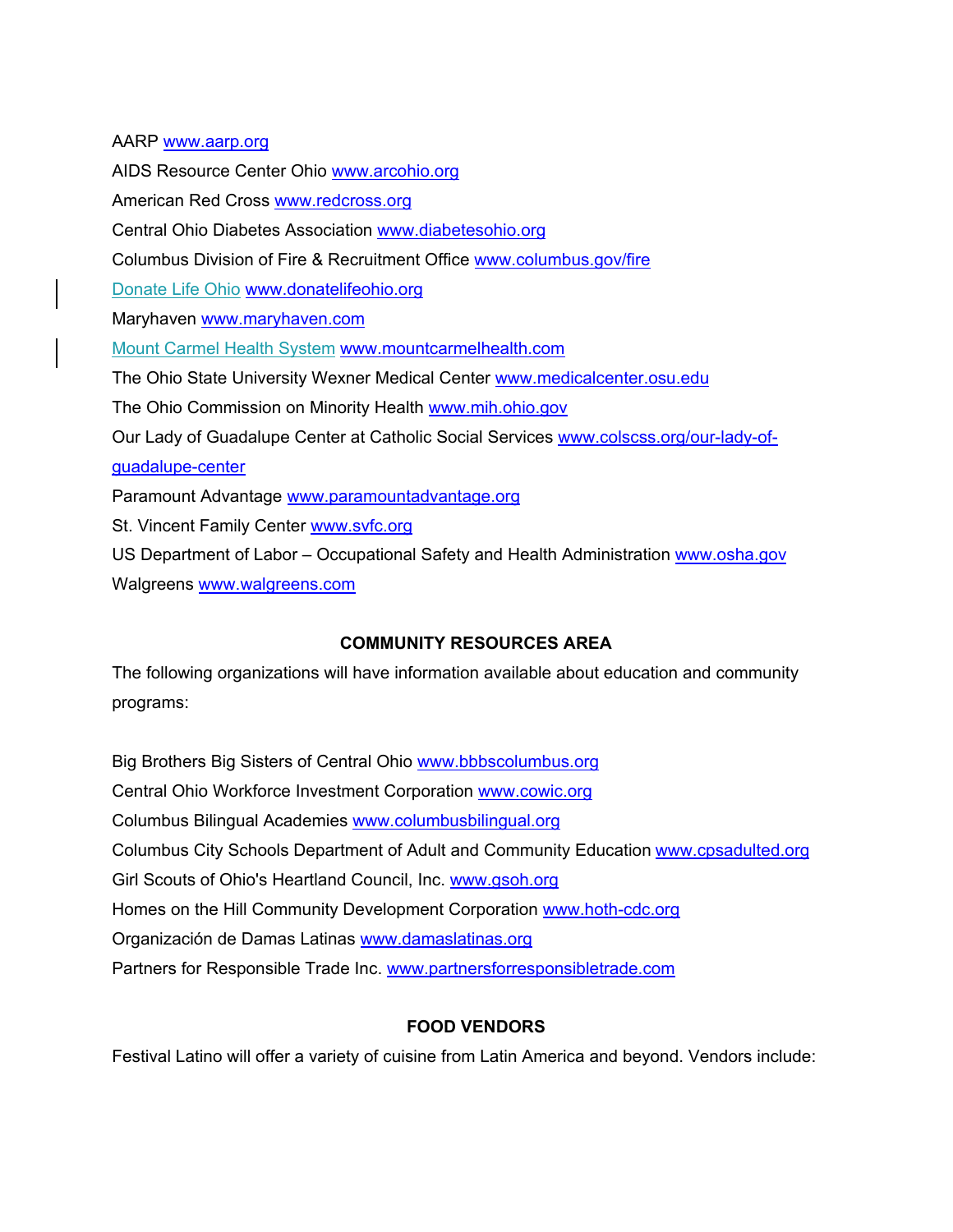Barroluco (Argentinean fare, desserts, and mocktails) The Best Pina Colada Burgermania (hamburgers) Cuban Latin Grill (Cuban fare) D's Dogs (hot dogs) El Sabor de la Tierra (Cuban fare) El Taco Peton (Mexican fare) El Tuzo Taco (Mexican fare) Enrique's Place (Puerto Rican fare) Epicurean Potables (Brazilian juice, smoothies, tea) Espetos (Brazilian fare) Giant Eagle (churrascos) Giant Lemonade Cup I Cee Rainbows (Italian Ice) La Catrina (Mexican fare) Manna Banana (frozen bananas) Mi Juguito (tropical fruit juices) Mojo Togo (Mexican/American fare) Mr. Tequenos (Venezuelan fare) Rancho Mateo (Colombian fare) Rapicci's Italian Ice Sabor Boricua (Mexican fare) The Spot Latin Grill (Puerto Rican fare) Yumii Kettle Corn Co. (kettle corn)

# **MARKETPLACE**

The Festival Latino marketplace will include jewelry, arts, crafts, and a variety of other traditional items from Latin America. Vendors include:

A Face Painting Mom (face painting) C&H Electronics (electronics, CDs, music) Centsable Fashions (dresses, scarves, hats, etc.) Deportes Mexico (toys, jewelry) Inty Reymi (Ecuadorian crafts)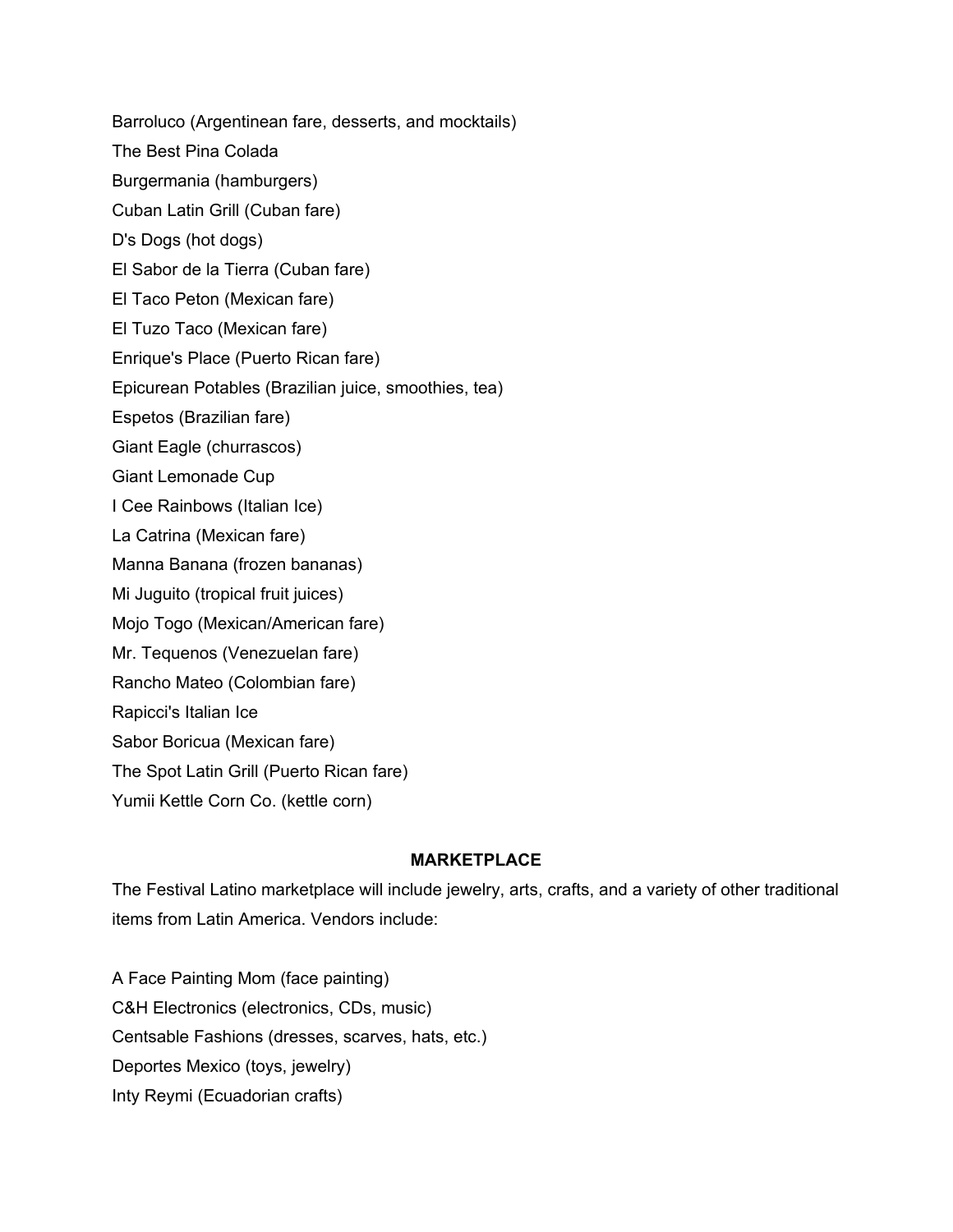Jewelry Arts (stainless steel jewelry)

Latin Souvenirs (t-shirts, flags, necklaces, key chains, etc.)

Lidia's Place (flags, t-shirts, jewelry, etc.)

Mundo Sports (sports apparel)

Sumakta (Andes crafts)

Wire Art (custom jewelry handcrafted from wire while you watch)

# **Festival Policy**

Guests are encouraged to bring blankets and chairs for lawn seating.

Not permitted in Bicentennial Park:

- Unauthorized vehicles on sidewalks or in the parks
- Commercial activities, including soliciting and/or vending without permission from CAPA
- Panhandling
- Camping
- Cooking grills or open fires
- Feeding the geese or other wildlife
- Illegal drug use
- Illegal weapons
- Alcohol (except that purchased on site at the event)
- Glass containers
- Unleashed pets/animals or pets/animals in the fountains
- Skateboards
- Large shade structures including tents and umbrellas (both for patio and chair)
- Staking of any type
- Coolers
- Bicycles (to be parked in designated areas)

# **Rain Policy**

Festival Latino is a rain or shine event. There is no rain location.

# **Parking**

Paid parking for the public and handicapped is available at COSI (333 W. Broad St.) and the Columbus Commons garage (55 E. Rich St.), and nearby surface lots.

# **Bicycle Parking**

Bicycle racks will be located at various locations throughout the Festival.

All acts and scheduled performance times are subject to change without notice.